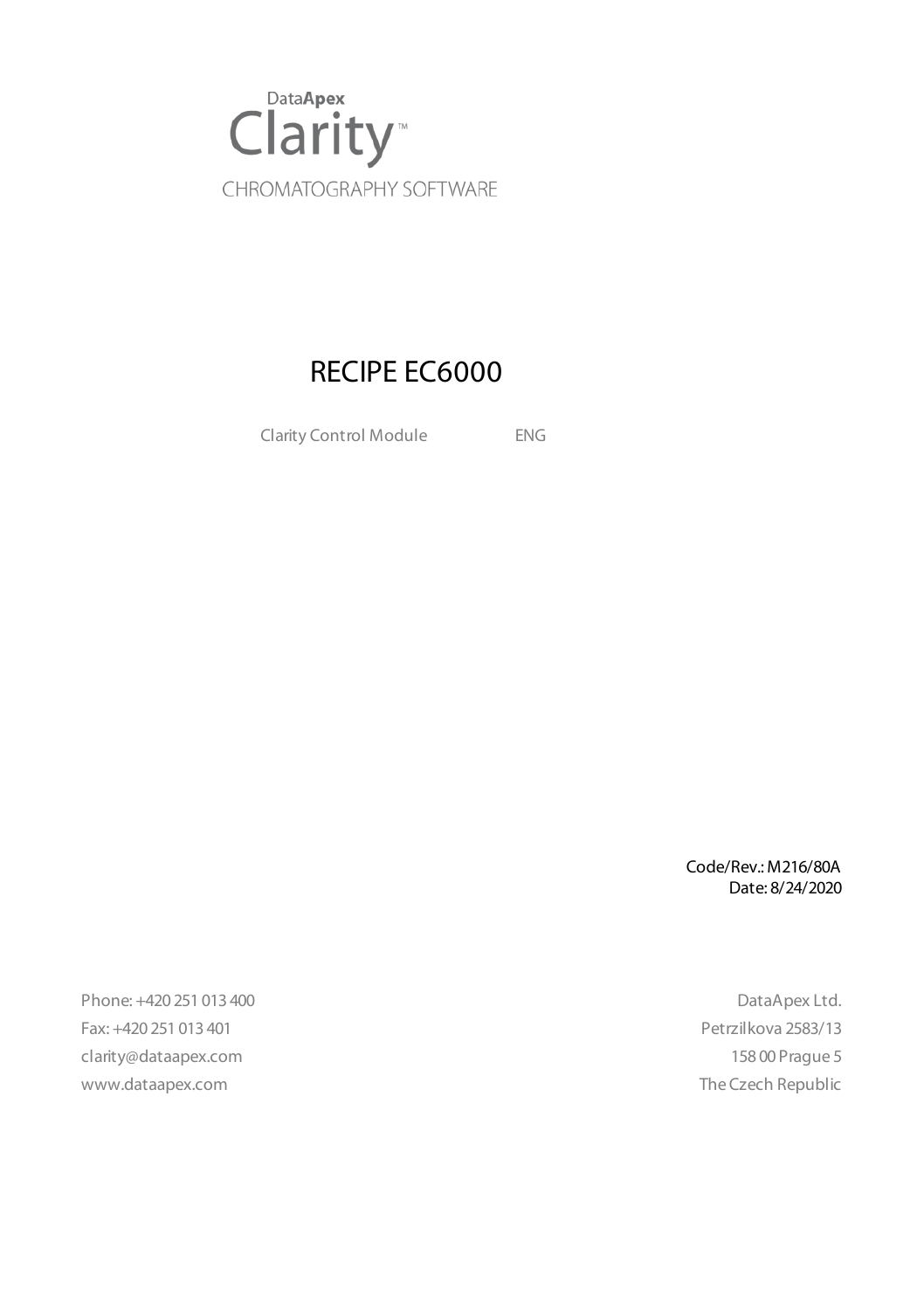Clarity®, DataApex® and  $\triangle$ <sup>®</sup> are trademarks of DataApex Ltd. Microsoft® and Windows TM are trademarks of Microsoft Corporation.

*DataApex reserves the right to make changes to manuals without prior notice. Updated manuals can be downloaded from www.dataapex.com.*

Author: LD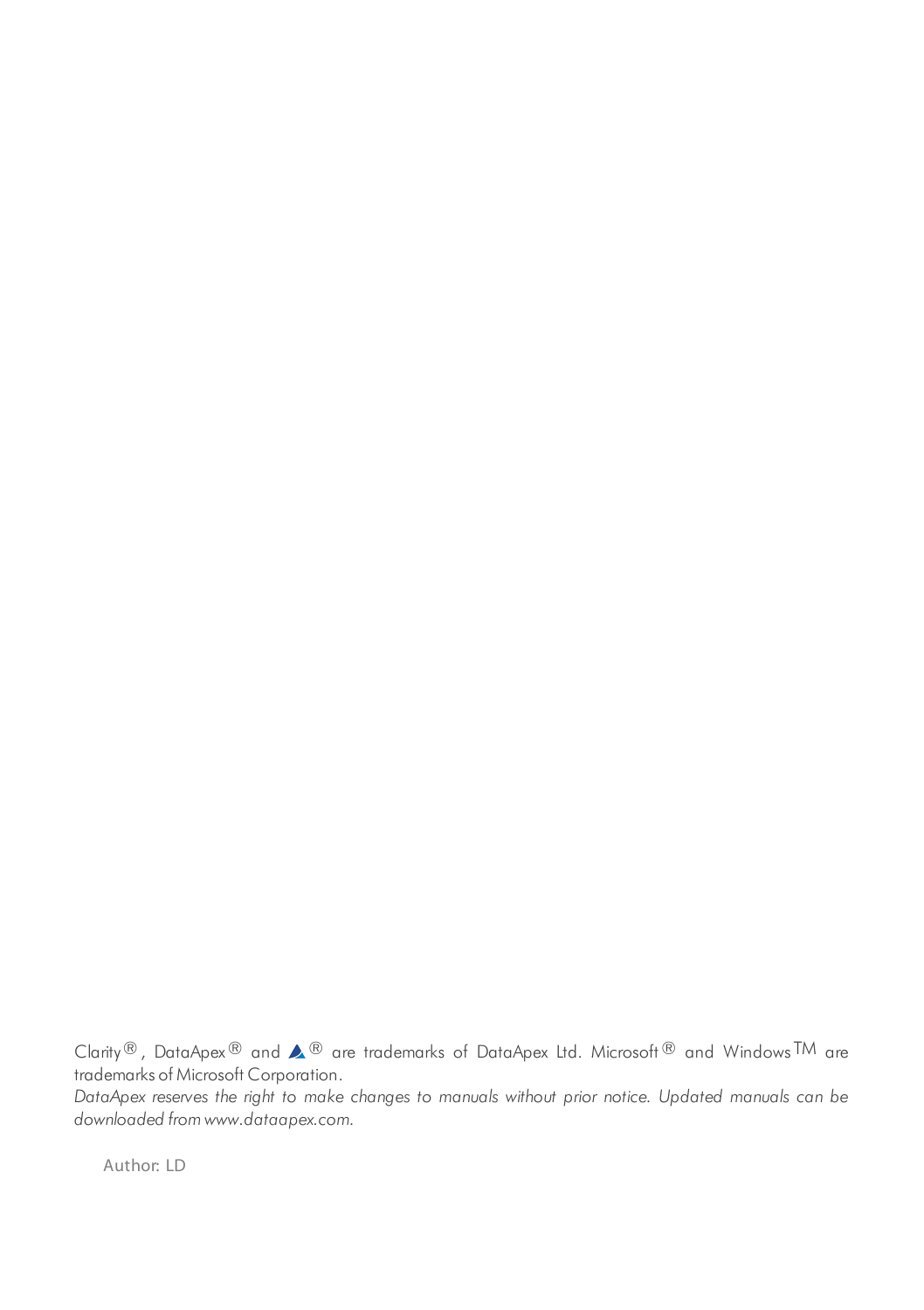# **Contents**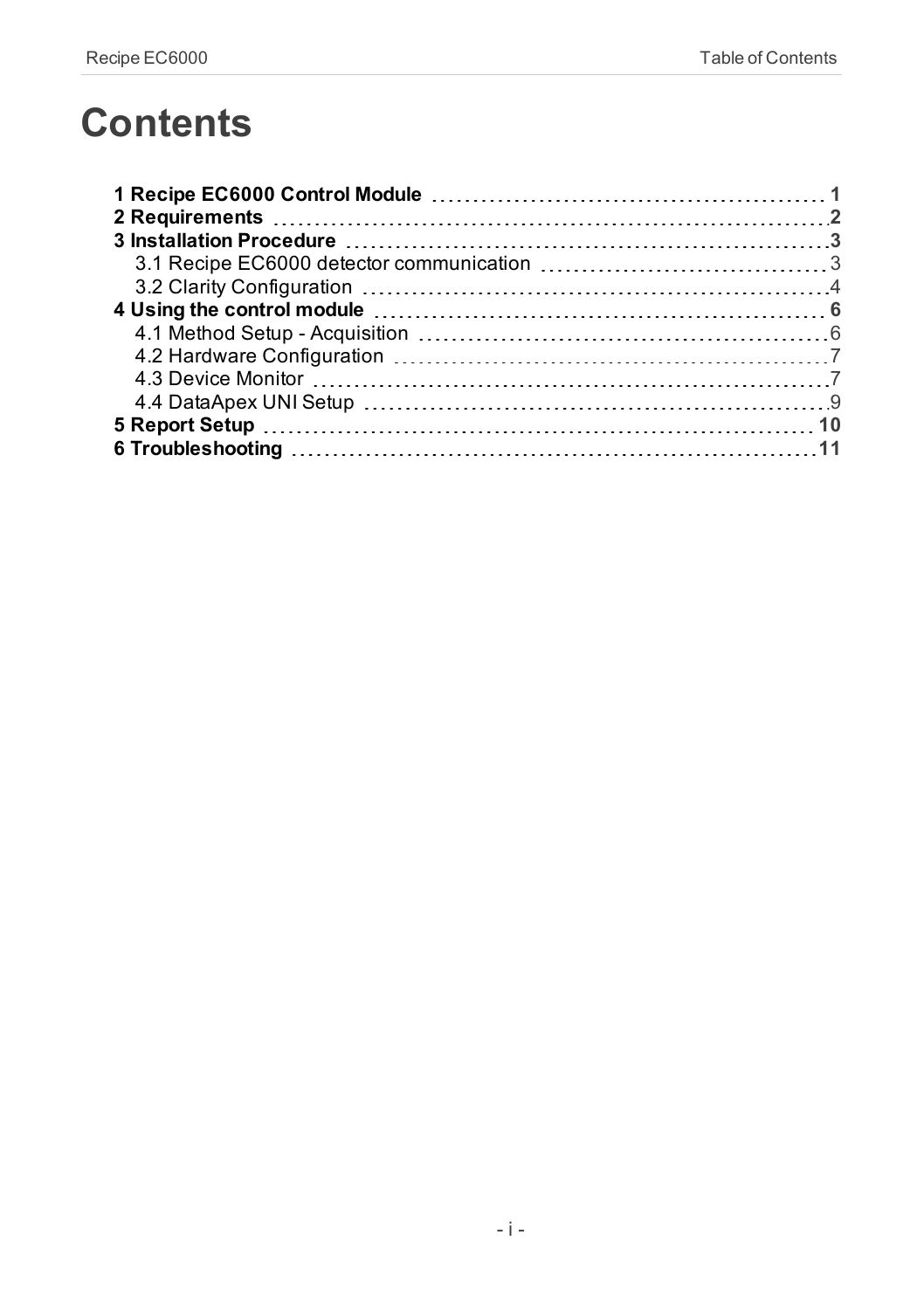To facilitate the orientation in the Recipe EC6000 manual and Clarity chromatography station, different fonts are used throughout the manual. Meanings of these fonts are:

[Instrument](ms-its:Clarity.chm::/Help/020-instrument/020.000-instrument/020-instrument.htm) (blue text) marks the name of the window to which the text refers.

*Open File* (italics) describes the commands and names of fields in Clarity, parameters that can be entered into them or a window or dialog name (when you already are in the topic describing thewindow).

WORK1 (capitals) indicates the name of the file and/or directory.

*ACTIVE* (capital italics) marks the state of the station or its part.

The bold text is sometimes also used for important parts of the text and the name of the Clarity station. Moreover, some sections are written in format other than normal text. These sections are formatted asfollows:

*Note:* Notifies the reader of relevant information. *Caution:* Warns the user of possibly dangerous or very important information.

#### **▌ Marks the problem statement or trouble question.**

*Description:* Presents more detailed information on the problem, describes its causes, etc.

*Solution:* Marks the response to the question, presents a procedure how to remove it.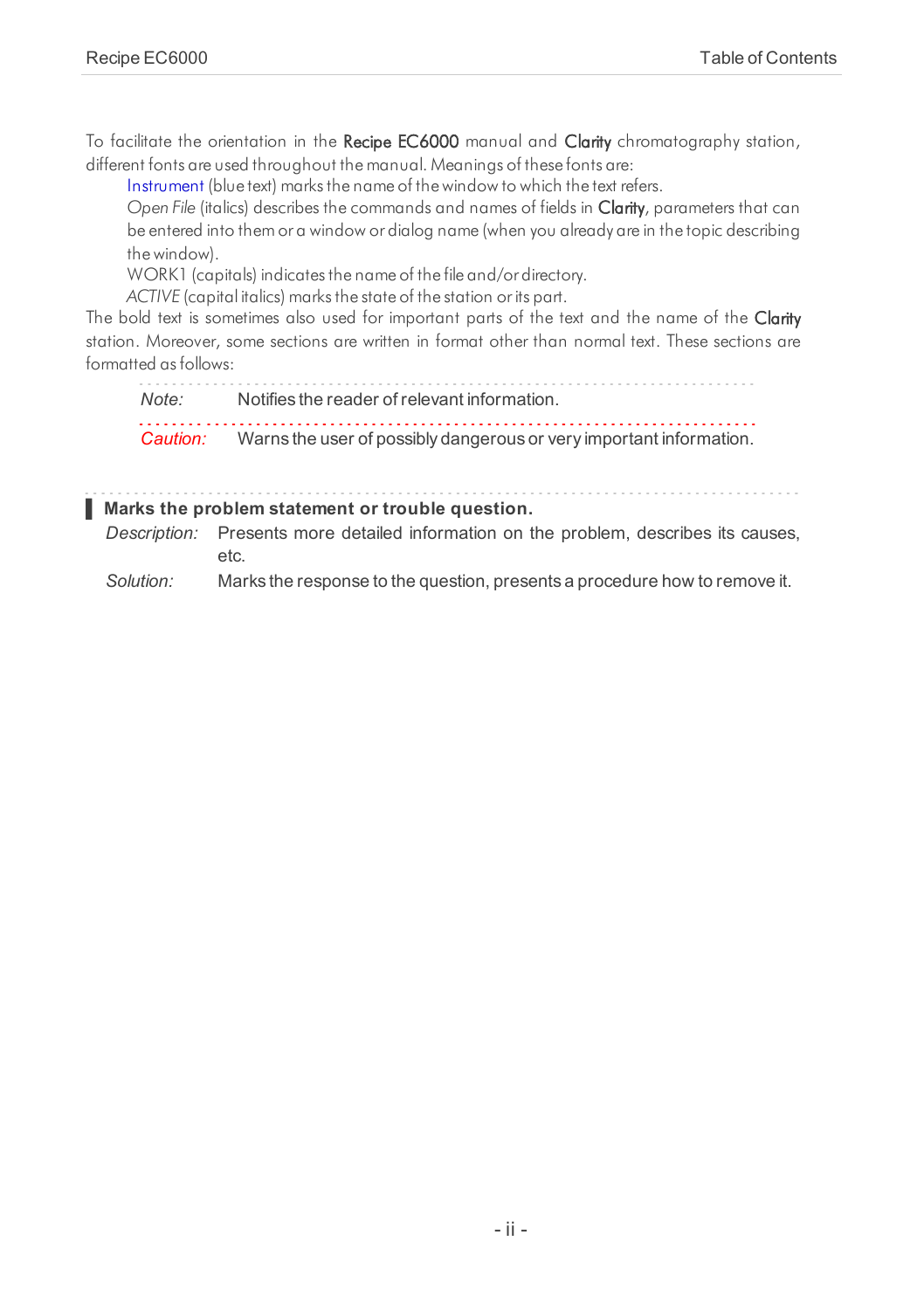# <span id="page-4-0"></span>**1 Recipe EC6000 Control Module**

This manual describes the setting of the **Recipe EC6000** amperometric detector. The control module enables direct control of the instrument over serial line.



*Fig 1: Recipe EC6000 detector*

Direct control means that the detector can be completely controlled from the **Clarity** environment. The Instrument method controlling the analysis conditions will be saved in the measured chromatograms.

The control is performed via the **UNI Ruby** control module and the **Recipe EC6000** script.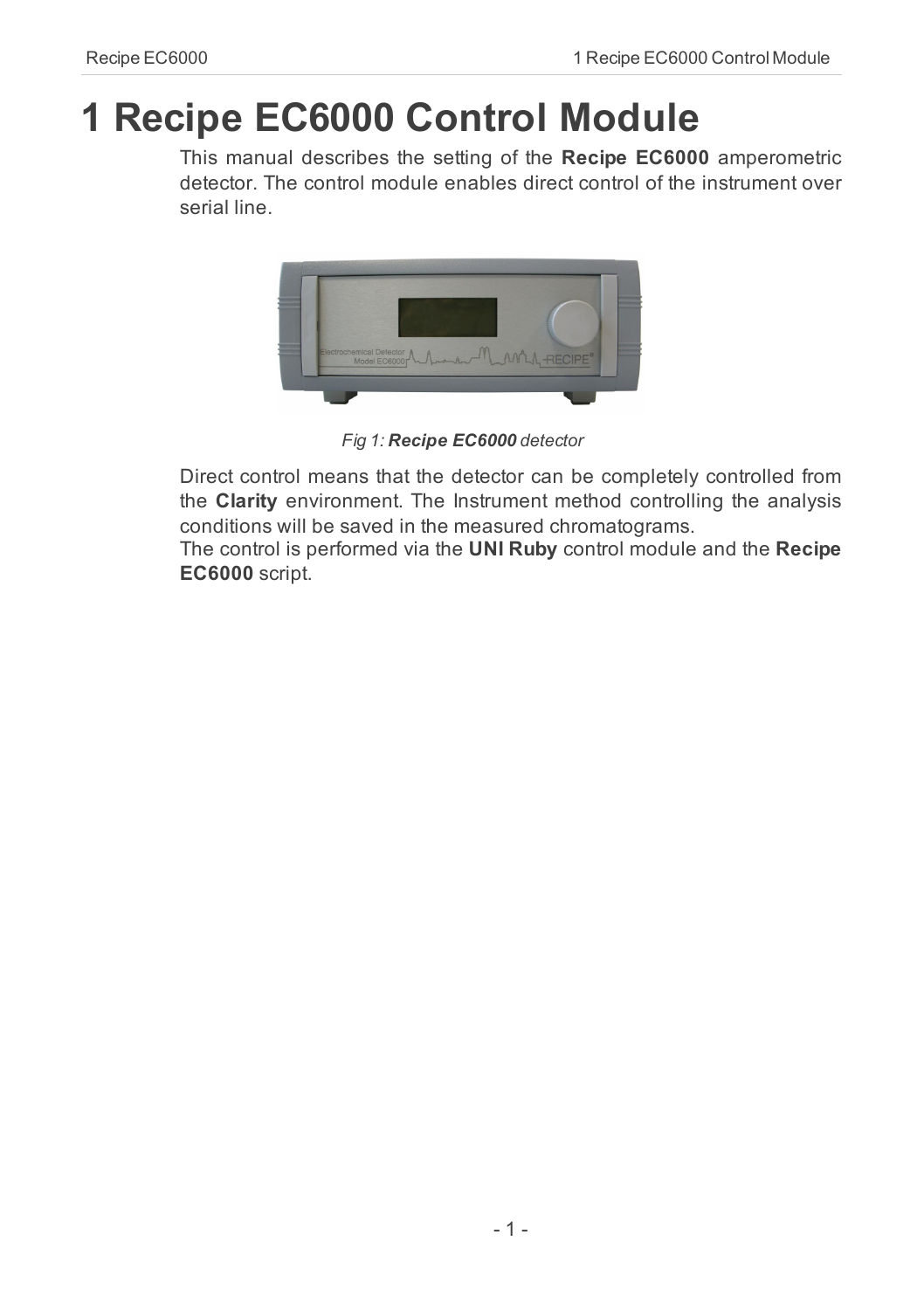# <span id="page-5-0"></span>**2 Requirements**

- **Clarity** Installation USB with LC Control (p/n A24) or GC Control module (p/n A23) license.
- Free serial COM port in the PC.
- *Note:* Modern computers usually have only one (if any) serial (COM) port installed. To use more devices requiring the RS232 port, the **MultiCOM** adapter (p/n MC01) is available.
	- Serial straight cable DB9F- DB9M (p/n SK02) + DB9F- DB9F gender changer (p/n SK07).
- *Note:* Cables are not part of **Clarity** Control Module. It is strongly recommended that you order the required cables together with the Control Module.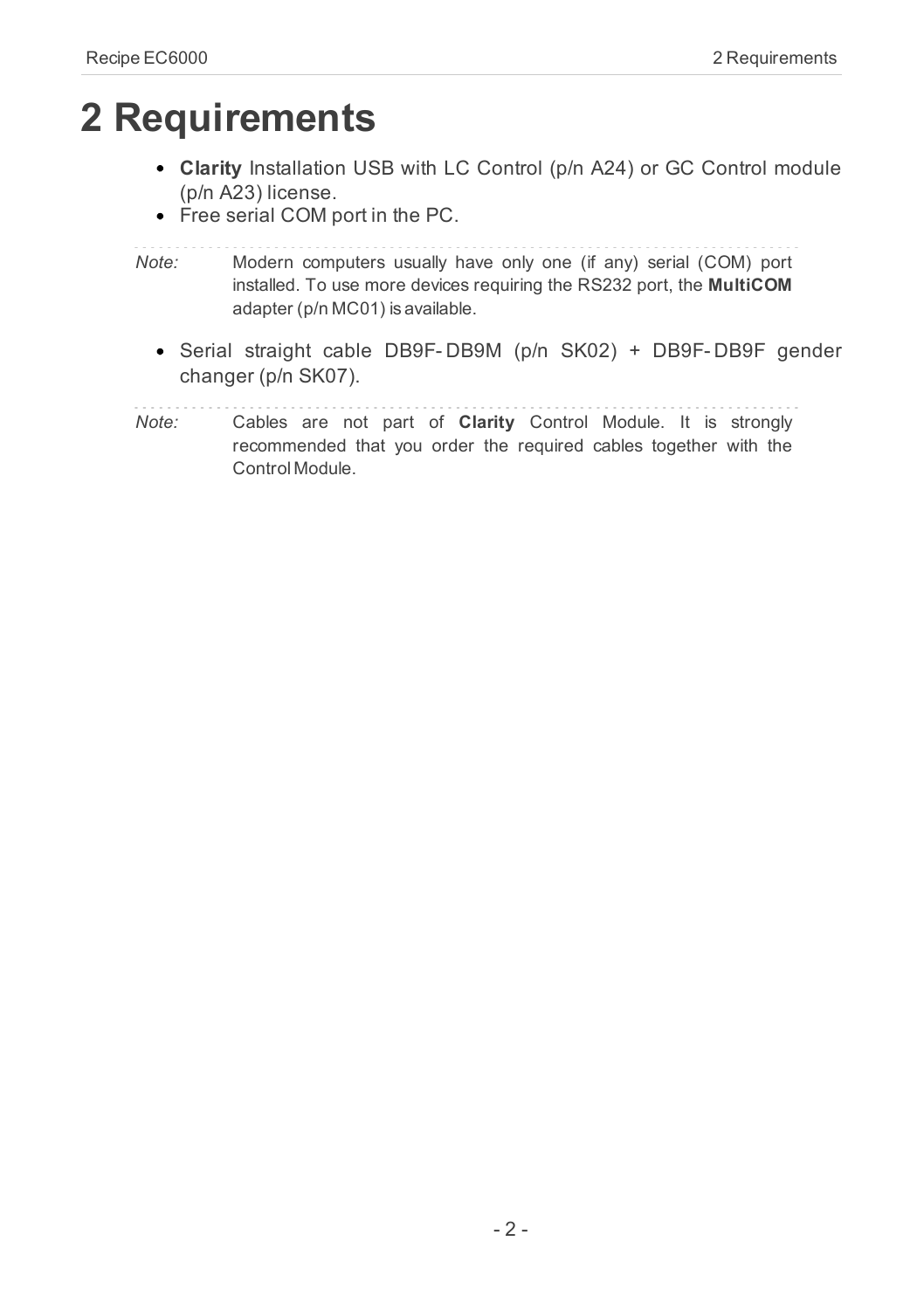# <span id="page-6-0"></span>**3 Installation Procedure**

### <span id="page-6-1"></span>**3.1 Recipe EC6000 detector communication**

The **Recipe EC6000** is controlled by serial (RS232) communication. It uses a serial straight cable wiring DB9F-DB9M (p/n SK02) + DB9F-DB9F gender changer (p/n SK07) described in the picture below.



*Fig 2: Serial straight DB9F-DB9M cable*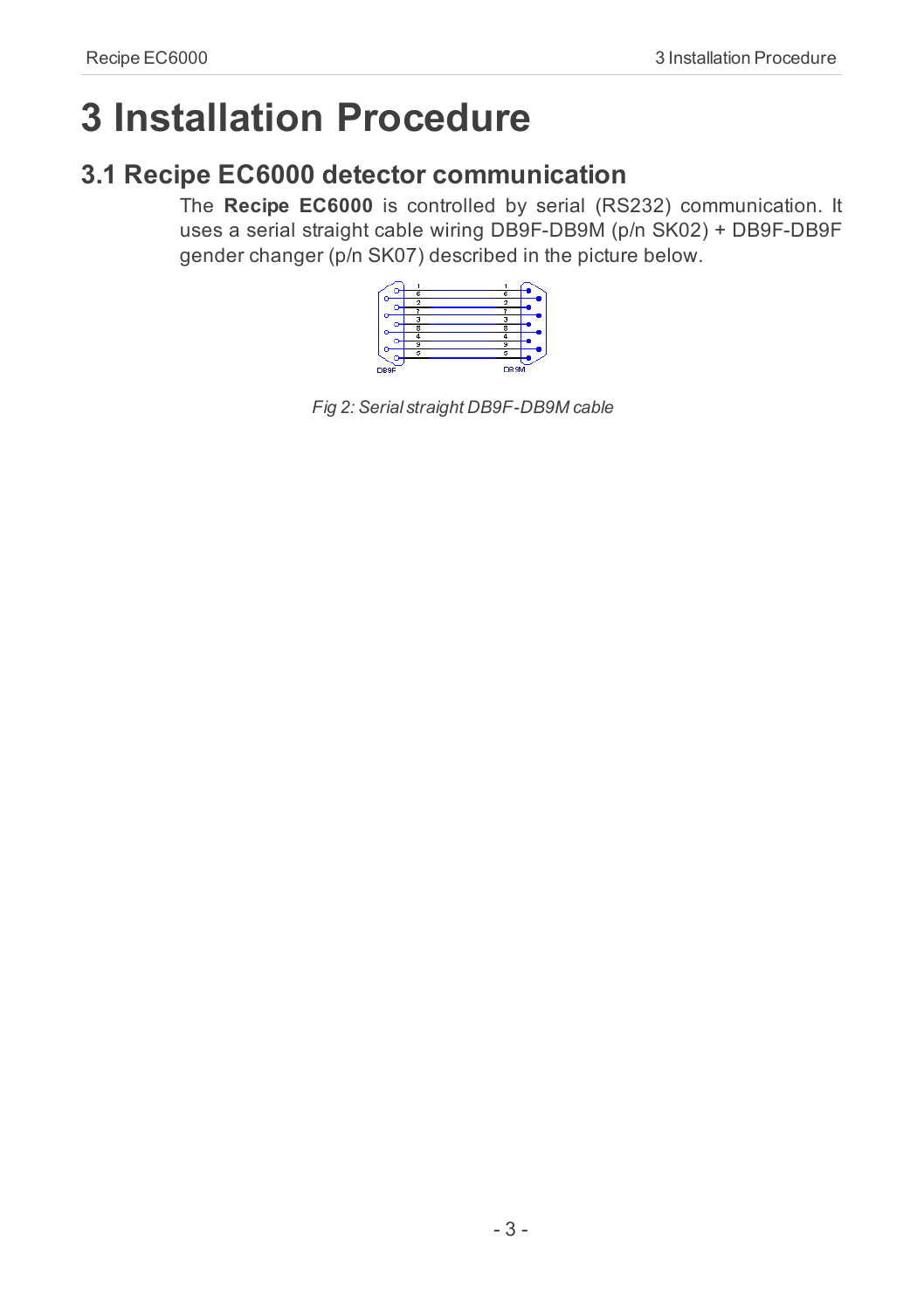### <span id="page-7-0"></span>**3.2 Clarity Configuration**

| <b>System Configuration</b>                                                                                                                                                               | $\Box$<br>$\times$                                                                                                                                                                           |
|-------------------------------------------------------------------------------------------------------------------------------------------------------------------------------------------|----------------------------------------------------------------------------------------------------------------------------------------------------------------------------------------------|
| Setup Control Modules<br>Name<br><b>Used</b><br><b>LAS</b><br>LC<br>GC<br><b>Detector</b><br>e<br>白 2 EC6000<br>M EC6000 Detector<br><b>Instrument 1</b><br><b>Balance</b>                | $\div$<br>(5) Number of Instruments:<br>$\mathbf 1$<br><b>O</b> Instrument 1<br>O Instrument 2 O Instrument 3<br>Sinstrument 4<br>Name<br>Instrument 1<br><b>Instrument Type</b><br>LC<br>m. |
| <b>Thermostat</b><br>Valve<br><b>Fraction Collector</b><br><b>Capillary Electrophoresis</b><br>7<br><b>Auxiliary</b><br>$\leftarrow$<br><<                                                | Name<br>From<br>AS<br>ТC<br>b.<br>Detector<br>M EC6000 Detector<br>EC6000<br><b>Thermostat</b><br><b>Valve</b><br><b>Fraction Collector</b><br><b>Auxiliary</b>                              |
|                                                                                                                                                                                           | Data Inputs & Outputs<br>Device<br>Number<br>Ext. Start Dig. Input:<br>Ready Dig. Output:<br>Miscellaneous Settings<br><b>Method Options</b><br>Units Setup                                  |
| Add<br>About<br>Remove<br>Setup                                                                                                                                                           | OK<br>Help<br>Cancel                                                                                                                                                                         |
| <b>Available Control Modules</b><br>All<br>圖<br>E<br>Installed Only<br>Filter:                                                                                                            | $\Box$<br>$\times$<br>ec6000<br>$\bullet$<br>$\checkmark$                                                                                                                                    |
| Name<br>Status<br>Vendor<br>@ AS<br>兽 LC<br>$\blacksquare$ GC<br>Detector                                                                                                                 | Module Info<br>Comment                                                                                                                                                                       |
| installed<br>Recipe<br>$\triangledown$ EC6000<br><b>Si</b> Balance<br>Thermostat<br><b>M</b> Valve<br><b>TT</b> Fraction Collector<br><b>Q</b> Capillary Electrop<br><b>Rid Auxiliary</b> | Amperometric detector by U Testing                                                                                                                                                           |
| $\langle$<br>Add<br>Cancel                                                                                                                                                                | $\,$<br>Help                                                                                                                                                                                 |

*Fig 3: How to Add Recipe EC6000 module*

- <span id="page-7-1"></span>**Start the Clarity** station by clicking on the **interest on the desktop.**
- Invoke the System [Configuration](ms-its:Clarity.chm::/Help/010-clarity/010.010-system/010.010-configuration.htm) dialog accessible from the [Clarity](ms-its:Clarity.chm::/Help/010-clarity/010.000-clarity/010-clarity.htm) window using the *System - Configuration...* command.
- Press the *Add* button (① on **[Fig](#page-7-1) 3** on pg **4**.) to invoke the [Available](ms-its:Clarity.chm::/Help/010-clarity/010.010-system/010.010-system-configuration-left.htm) Control [Modules](ms-its:Clarity.chm::/Help/010-clarity/010.010-system/010.010-system-configuration-left.htm) dialog.
- $\bullet$  You can specify the search filter  $\circled{2}$  to simplify the finding of the driver.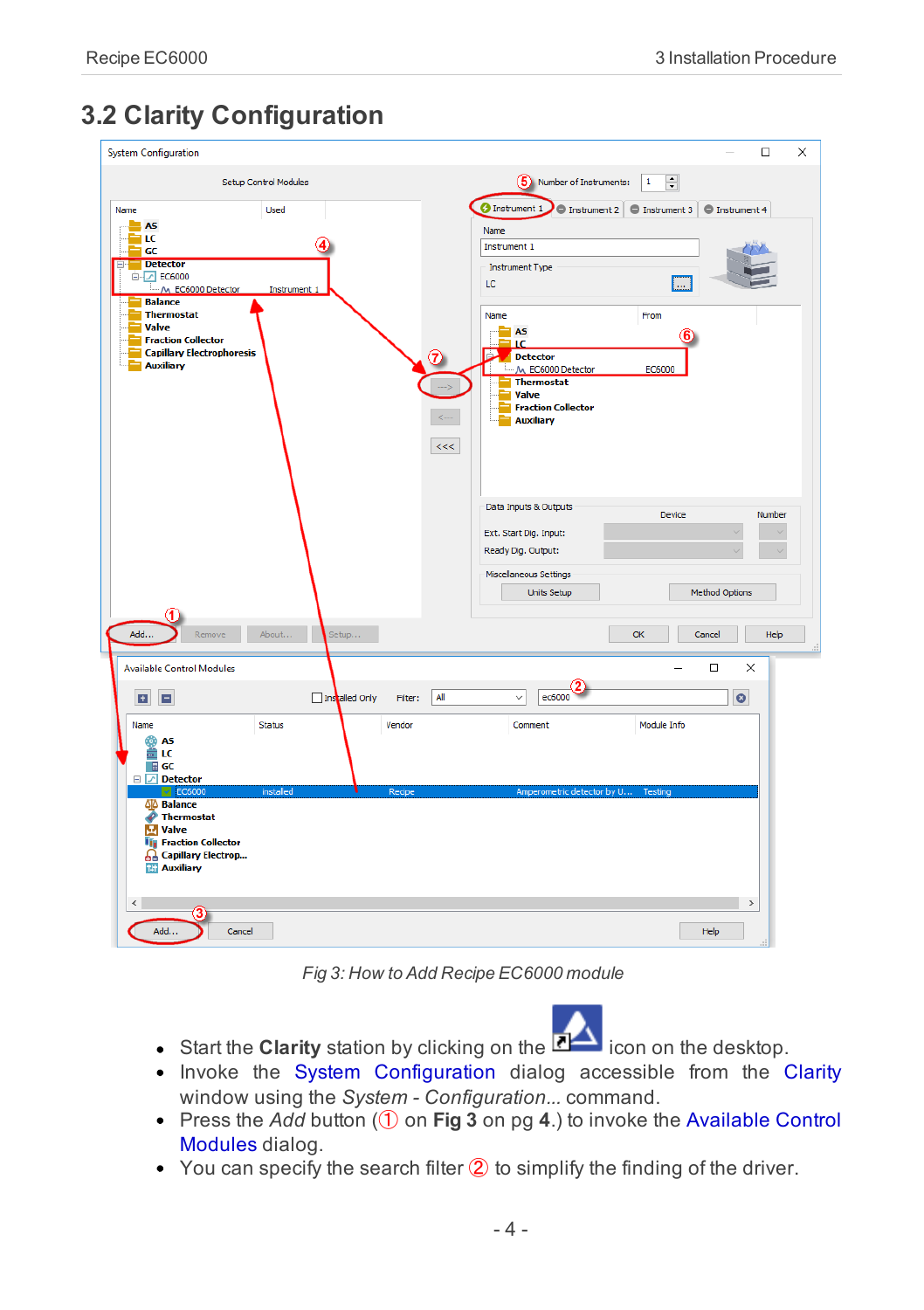- Select the correct item and press the *Add* (③ on **[Fig](#page-7-1) 3** on pg **4**.) button. Each device with already created UNI profile should have its own item named accordingly in the [Available](ms-its:Clarity.chm::/Help/010-clarity/010.010-system/010.010-system-configuration-left.htm) Control Modules dialog.
- The [DataApex](#page-12-0) UNI Setup dialog will appear.

|                | Ruby Script:     | Utils\Uni_Drivers\RECIPE\RecipeEC6000Det.rb |              | $\sim 100$      |
|----------------|------------------|---------------------------------------------|--------------|-----------------|
| Port:          |                  | COM <sub>1</sub>                            | $\checkmark$ | Autodetect      |
|                |                  | Property                                    | Value        |                 |
| 1              | Detector Name    |                                             |              | EC6000 Detector |
| $\overline{2}$ | Firmware version |                                             |              |                 |
| 3              | Hardware version |                                             |              |                 |
|                |                  |                                             |              |                 |

*Fig 4: DataApex UNI Setup*

- Set the correct communication *Port* and click on the *AutoDetect* button to establish communication with the device.
- You may fill in the custom *Detector Name*.

*Note:* The DataApex UNI Setup dialog is described in detail in the [chapter](#page-12-0) **["DataApex](#page-12-0) UNI Setup"** on pg **9**.

- The **Recipe EC6000** item ④ will appear in the *Setup Control Modules* list of the System [Configuration](ms-its:Clarity.chm::/Help/010-clarity/010.010-system/010.010-configuration.htm) dialog.
- Drag the appropriate item from the *Setup Control Modules* list on the left side to the desired *Instrument* tab ⑤ on the right side ⑥, or click on the  $\Rightarrow$  button  $\circled{7}$ .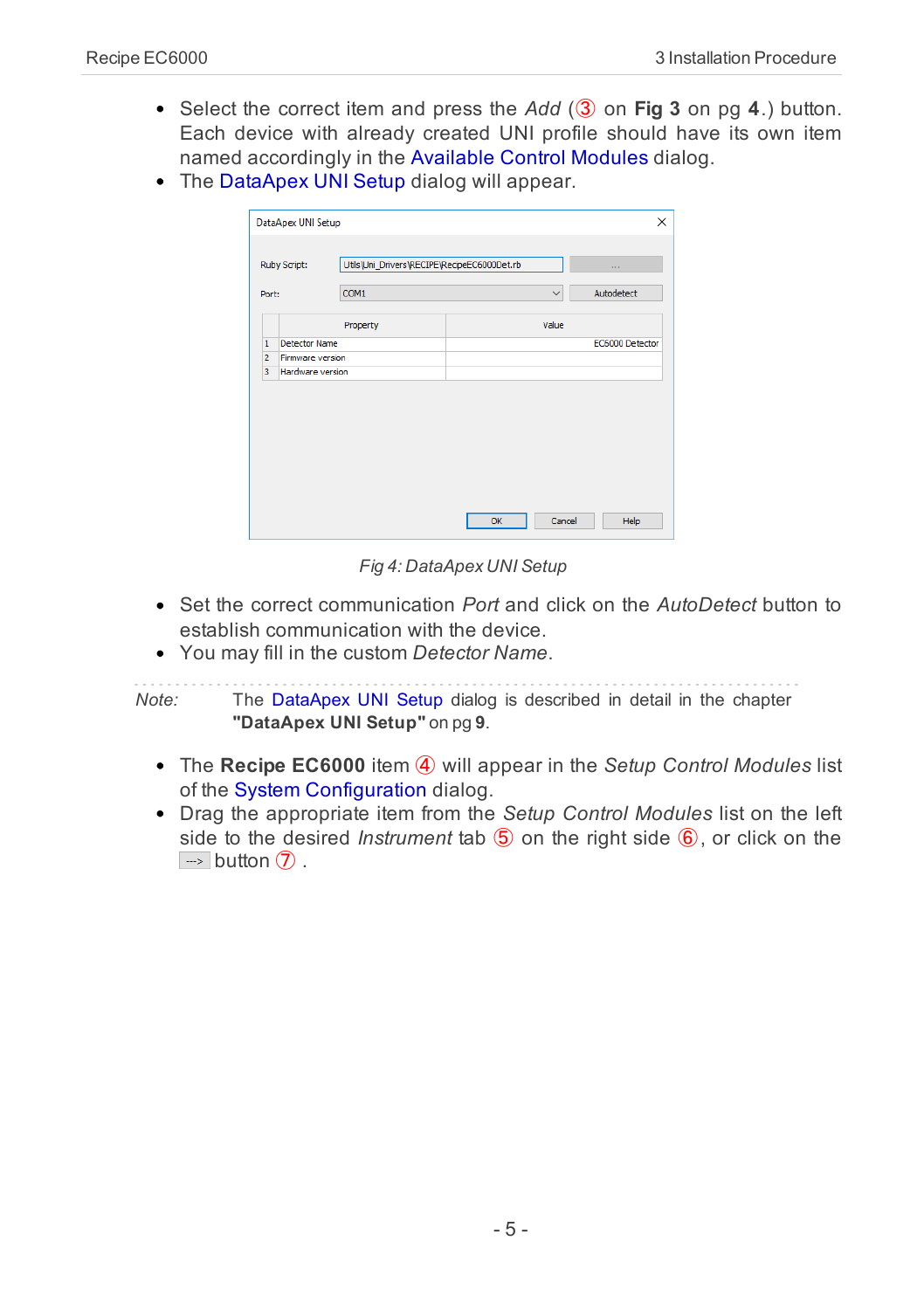# <span id="page-9-0"></span>**4 Using the control module**

After adding and setting up the detector a new [Acquisition](#page-9-1) tab will appear in the [Method](ms-its:Clarity.chm::/Help/020-instrument/020.040-method/020.040-method.htm) Setup dialog. A new **Recipe EC6000** detector section enabling the monitoring of the current detector state will be also created in the Device [Monitor](#page-10-1) window.

### <span id="page-9-1"></span>**4.1 Method Setup - Acquisition**

The Method Setup - Acquisition tab serves for setting the common parameters of the **Recipe EC6000** detector. If more than one detector is available, it is possible to select between them by using the *Select Detector* combobox on the top of the dialog.

|                        | <b>Method Setup Default2</b> |        |                                                                      |                   |                        |                   |                               |            | $\Box$      | $\times$ |
|------------------------|------------------------------|--------|----------------------------------------------------------------------|-------------------|------------------------|-------------------|-------------------------------|------------|-------------|----------|
| <b>New</b>             | Open                         | Save   | 日 取<br>Save as                                                       | 颌<br>Report setup |                        | Г.<br>Audit trail | 矽<br>Send method by<br>e-mail | ❼<br>Help  |             |          |
| <b>Select Detector</b> |                              |        | EC6000                                                               |                   |                        | $\checkmark$      | $\sqrt{\frac{1}{2}}$ Enabled  |            |             |          |
|                        |                              |        |                                                                      |                   | EC6000 Detector Method |                   |                               | Det Status |             |          |
| Properties             |                              |        |                                                                      |                   |                        |                   |                               |            |             |          |
|                        |                              |        | Property                                                             |                   |                        |                   | Value                         |            |             |          |
| $\mathbf 1$            | Potential [mV]               |        |                                                                      |                   |                        |                   |                               | 0          |             |          |
| $\overline{2}$         | Measuring range [nA]         |        |                                                                      |                   |                        |                   |                               | 200        |             |          |
| 3                      | Filter range [Hz]            |        |                                                                      |                   |                        |                   |                               | none       |             |          |
| $\overline{4}$         | Offset [nA]                  |        |                                                                      |                   |                        |                   |                               | 0.0        |             |          |
| 5                      | Autozero before Run          |        |                                                                      |                   |                        |                   | $\overline{\mathbf{v}}$       |            |             |          |
| <b>Det Status</b>      |                              |        | <b>Demo Mode: Ready</b>                                              |                   |                        |                   |                               | From Det   |             |          |
|                        |                              |        |                                                                      |                   |                        |                   |                               |            |             |          |
|                        |                              |        | Event Table Measurement Acquisition Integration Calculation Advanced |                   |                        |                   |                               |            |             |          |
| 日<br>OK                |                              | Cancel |                                                                      |                   |                        |                   |                               |            | Send Method | $\sim$   |

*Fig 5: Method Setup - Acquisition*

#### **Potencial [mV]**

Defines the working potencial. It is free selectable 0 ± max. 2000mV.

#### **Measuring range [nA]**

Sets the detector measuring range. Available ranges are 10pA, 20pA, 50pA, 100pA, 200pA, 500pA,1nA, 2nA, 5nA, 10nA, 20nA, 50nA, 100nA, 200nA.

#### **Filter range [Hz]**

Sets the filter range. Available ranges are none, 5Hz, 2Hz, 1Hz, 0.5Hz, 0.2Hz, 0.1Hz, 0.05Hz, 0.01Hz.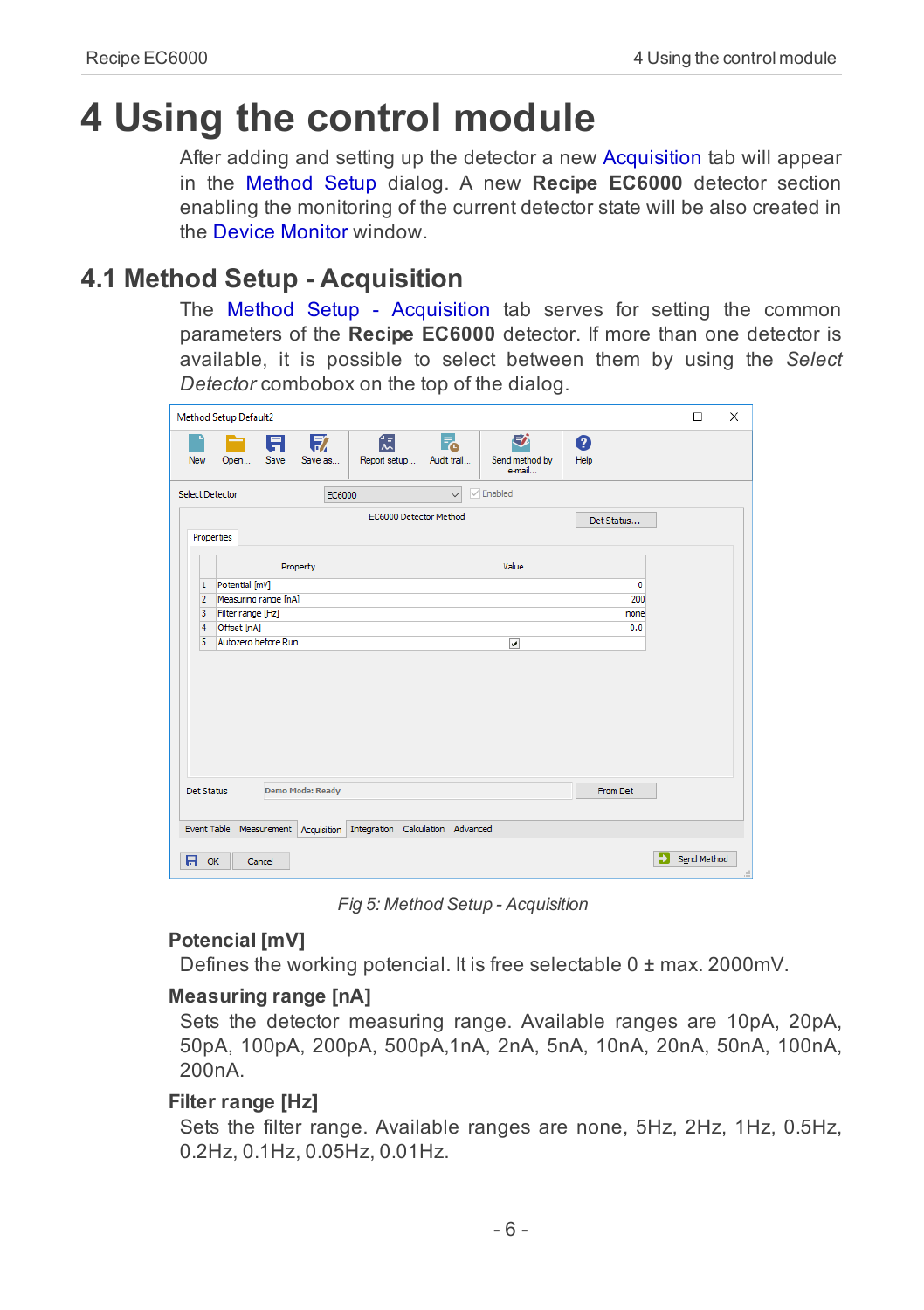#### **Offset [nA]**

Increases the given data signal to the selected value. The offset value is related to the measurement range. It can be set according to the bellow table:

#### *Tab 1: Offset selectable values*

| <b>Measuring Range</b> | <b>Offset</b>     |
|------------------------|-------------------|
| 200nA, 100nA           | $max. \pm 200nA$  |
| 50nA, 20nA, 10nA       | $max. \pm 99.9nA$ |
| 5nA, 2nA, 1nA          | $max. \pm 9.99nA$ |
| 500pA, 200pA, 100pA    | max. ± 999pA      |
| 50pA, 20pA, 10pA       | $max. \pm 99.9pA$ |

#### **Autozero before Run**

Zeroes the detector. A control beep will be provided and the "Autozero=dd:hh:mm:ss" (dd=days, hh=hours, mm=minutes,ss=seconds) counter starts to run.

### <span id="page-10-0"></span>**4.2 Hardware Configuration**

The Hardware Configuration dialog (invoked by using the *Det Status* button from the Method Setup - [Acquisition](#page-9-1) dialog) displays the configuration of the **Recipe EC6000**, namely the communication type and its parameters.

|                | <b>Hardware Configuration</b> |                                             |                 | X |
|----------------|-------------------------------|---------------------------------------------|-----------------|---|
|                | Ruby Script:                  | Utils\Uni_Drivers\RECIPE\RecipeEC6000Det.rb |                 |   |
| Port:          |                               | COM <sub>1</sub>                            | $\checkmark$    |   |
|                |                               | Property                                    | Value           |   |
| 1              | <b>Detector Name</b>          |                                             | EC6000 Detector |   |
| $\overline{2}$ | Firmware version              |                                             |                 |   |
| 3              | Hardware version              |                                             |                 |   |
|                |                               |                                             |                 |   |
|                |                               |                                             |                 |   |
|                |                               |                                             |                 |   |

*Fig 6: Hardware Configuration*

### <span id="page-10-1"></span>**4.3 Device Monitor**

The window with the detector status can be invoked by the *Monitor - Device Monitor* command from the [Instrument](ms-its:Clarity.chm::/Help/020-instrument/020.000-instrument/020-instrument.htm) window or using the *Device Monitor* icon.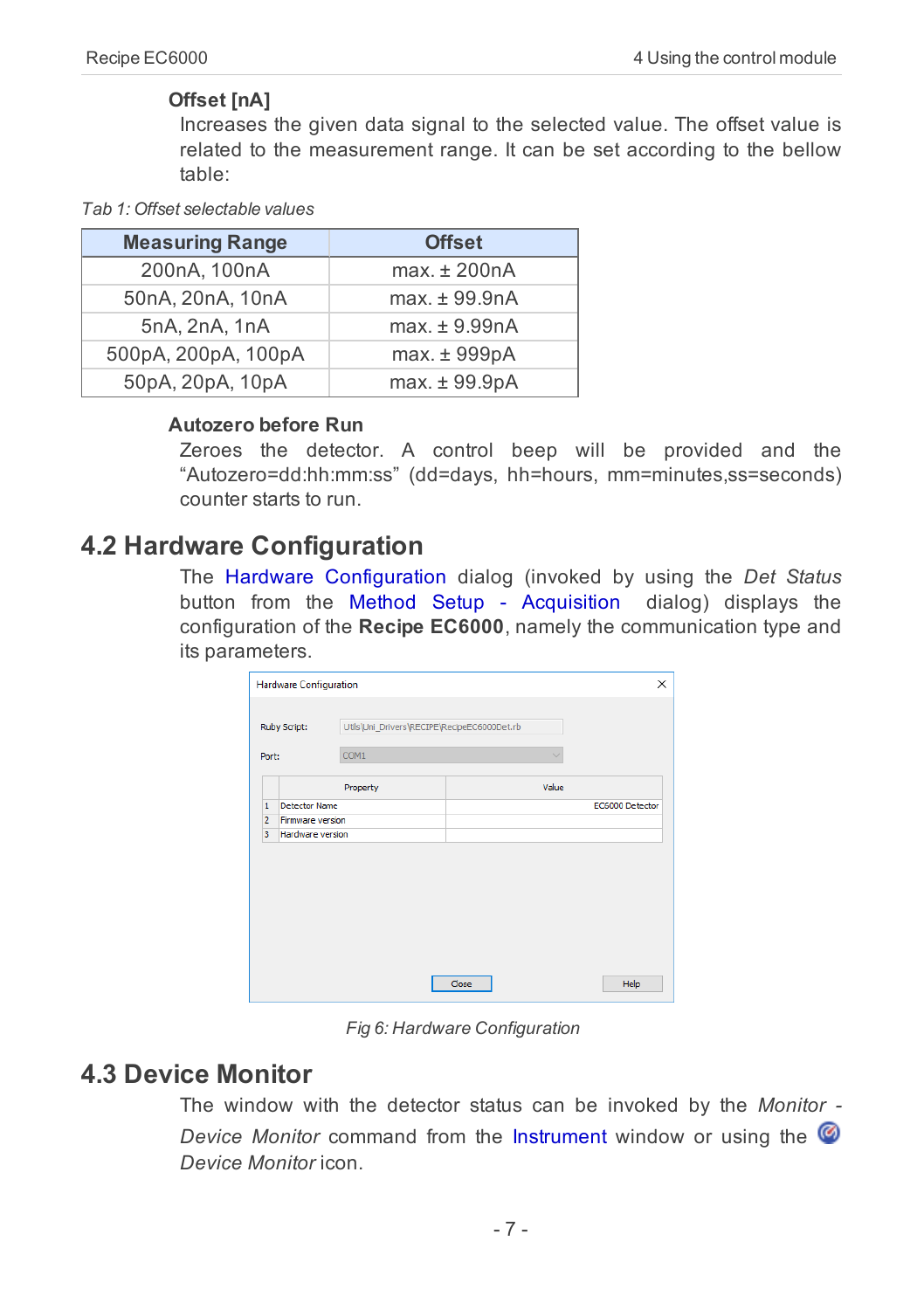|                |                    |      | C Instrument 1 - Device Monitor |      |  |                   |  |  |                    |  |
|----------------|--------------------|------|---------------------------------|------|--|-------------------|--|--|--------------------|--|
| File           | Control            | View | Window                          | Help |  | <b>AF DESEGTO</b> |  |  |                    |  |
|                | $\odot$ EC6000     |      |                                 |      |  |                   |  |  | Demo Mode: Ready O |  |
|                |                    |      | Property                        |      |  | Value             |  |  |                    |  |
| $\mathbf{1}$   | Autozero           |      |                                 |      |  | Perform           |  |  |                    |  |
| $\overline{2}$ | Device Reset       |      |                                 |      |  | Perform           |  |  |                    |  |
|                |                    |      |                                 |      |  |                   |  |  |                    |  |
|                |                    |      |                                 |      |  |                   |  |  |                    |  |
|                | For Help, press F1 |      |                                 |      |  |                   |  |  |                    |  |

*Fig 7: Device Monitor - Detector*

#### **Autozero**

Zeroes the connected detector.

#### **Device Reset**

Resets the connected detector.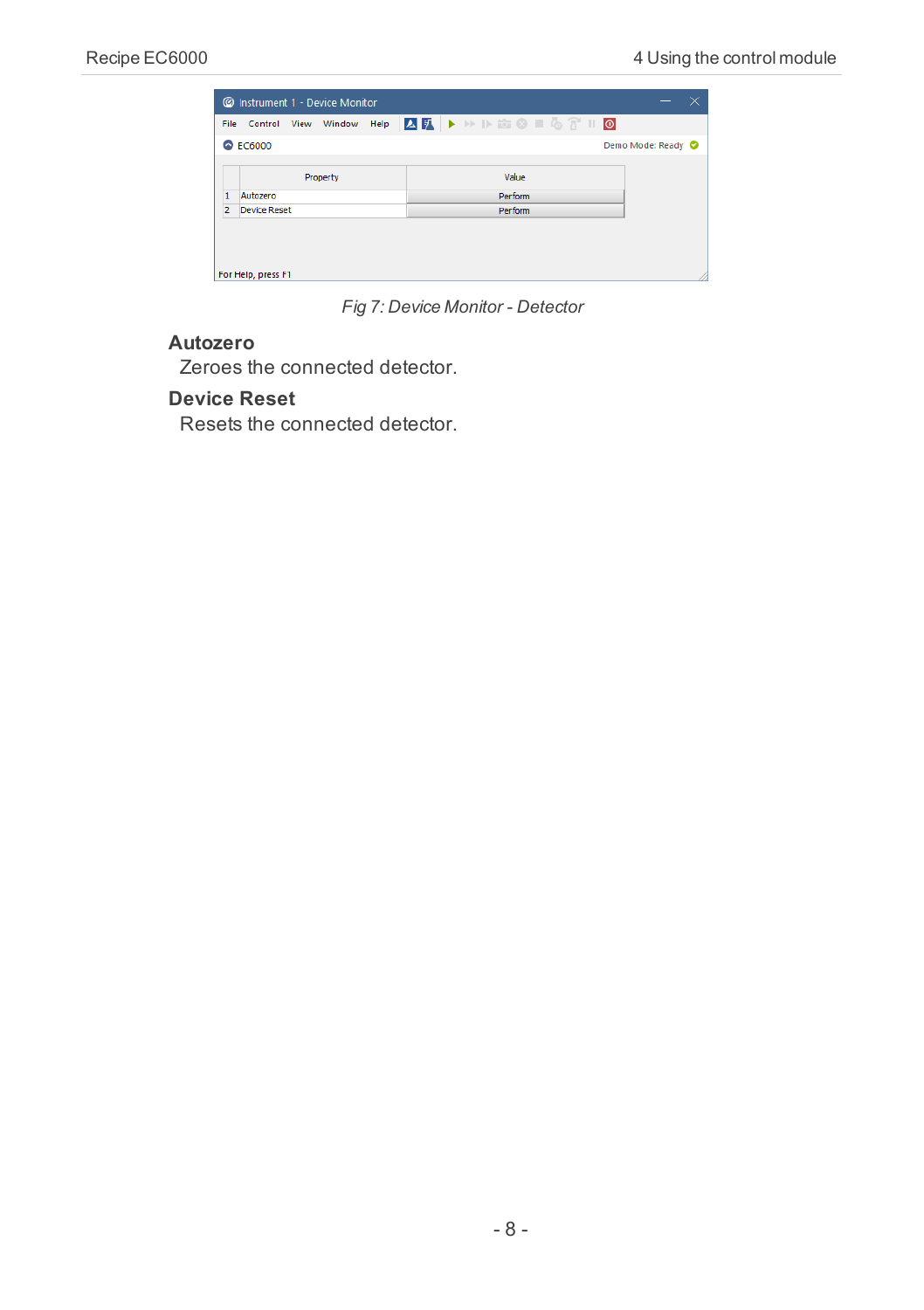### <span id="page-12-0"></span>**4.4 DataApex UNI Setup**

The appearance of the DataApex UNI Setup dialog depends on the presence of the selected Ruby Script - if the script is not present, only the *Ruby Script* field is visible.

| Ruby Script:                       | Utils\Uni_Drivers\RECIPE\RecipeEC6000Det.rb |              | 1.11            |
|------------------------------------|---------------------------------------------|--------------|-----------------|
| Port:                              | COM <sub>1</sub>                            | $\checkmark$ | Autodetect      |
|                                    | Property                                    | Value        |                 |
| Detector Name<br>1                 |                                             |              | EC6000 Detector |
| $\overline{2}$<br>Firmware version |                                             |              |                 |
| 3<br>Hardware version              |                                             |              |                 |
|                                    |                                             |              |                 |

*Fig 8: DataApex UNI Setup*

#### **Ruby Script**

Displays the selected Ruby Script. The correct RECIPEEC6000DET.RB script for the **Recipe EC6000** detector can be found in the UTILS/UNI\_ DRIVERS/RECIPE subdirectory (accessible through the **button**) of the **Clarity** installation folder (C:\CLARITY\BIN by default).

#### **Port**

Defines the communication port used, possible values dependent on the type of communication of the device and/or available ports in the PC.

#### **AutoDetect**

It is used for verifying the device communication over the serial port selected above.

#### **Detector Name**

Allows you to set the custom name of the detector. This name (entered into the *Value* column) will be used throughout the **Clarity** station.

#### **Firmware version**

Defines detector's firmware version.

#### **Hardware version**

Defines detector's hardware version.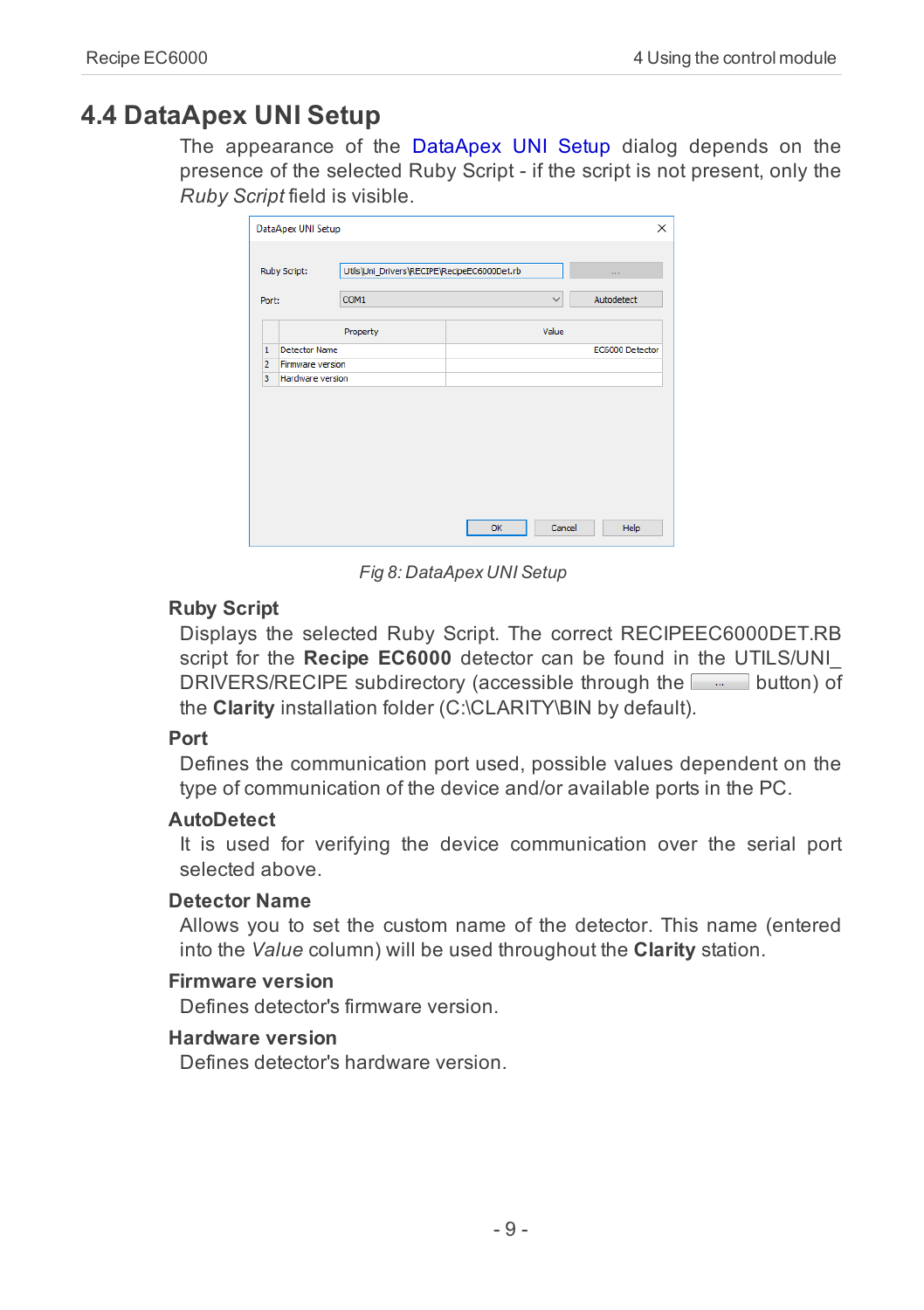# <span id="page-13-0"></span>**5 Report Setup**

The detector section on the method report can be enabled by checking the *Instrument Control* checkbox on the [Method](ms-its:Clarity.chm::/Help/080-report-setup/080.000-report-setup/080-method.htm) tab of the [Report](ms-its:Clarity.chm::/Help/080-report-setup/080.000-report-setup/080-report-setup.htm) Setup dialog.

| <b>Q</b> Print Preview |                                                               |                 | $\overline{\phantom{a}}$ | □ | $\times$     |
|------------------------|---------------------------------------------------------------|-----------------|--------------------------|---|--------------|
|                        | 信 Print 窗 Print to PDF <sup>22</sup> Send PDF 4 → 1 见 Q Close |                 |                          |   |              |
|                        | <b>ROOD</b><br>Configuration                                  |                 |                          |   | $\land$      |
|                        | Property                                                      | Value           |                          |   |              |
|                        | Detector Name                                                 | EC6000 Detector |                          |   |              |
|                        | Firmware version                                              |                 |                          |   |              |
|                        | Hard wareversion                                              |                 |                          |   |              |
|                        | Method                                                        |                 |                          |   |              |
|                        | Property                                                      | Value           |                          |   |              |
|                        | Potential [mV]                                                | ٥               |                          |   |              |
|                        | Measuring range [nA]                                          | 200             |                          |   |              |
|                        | Filter range [Hz]                                             | none            |                          |   |              |
|                        | Offset [nA]                                                   | 0.0             |                          |   |              |
|                        | Autozero before Run                                           | ⊠               |                          |   |              |
|                        |                                                               |                 |                          |   |              |
|                        |                                                               |                 |                          |   | $\checkmark$ |
| Page 1                 |                                                               |                 |                          |   |              |

*Fig 9: Report Setup*

All of the parameters set in the Method Setup - [Acquisition](#page-9-1) dialog are reported, as well as the custom *Detector Name* and other parameters set in the [DataApex](#page-12-0) UNI Setup dialog.